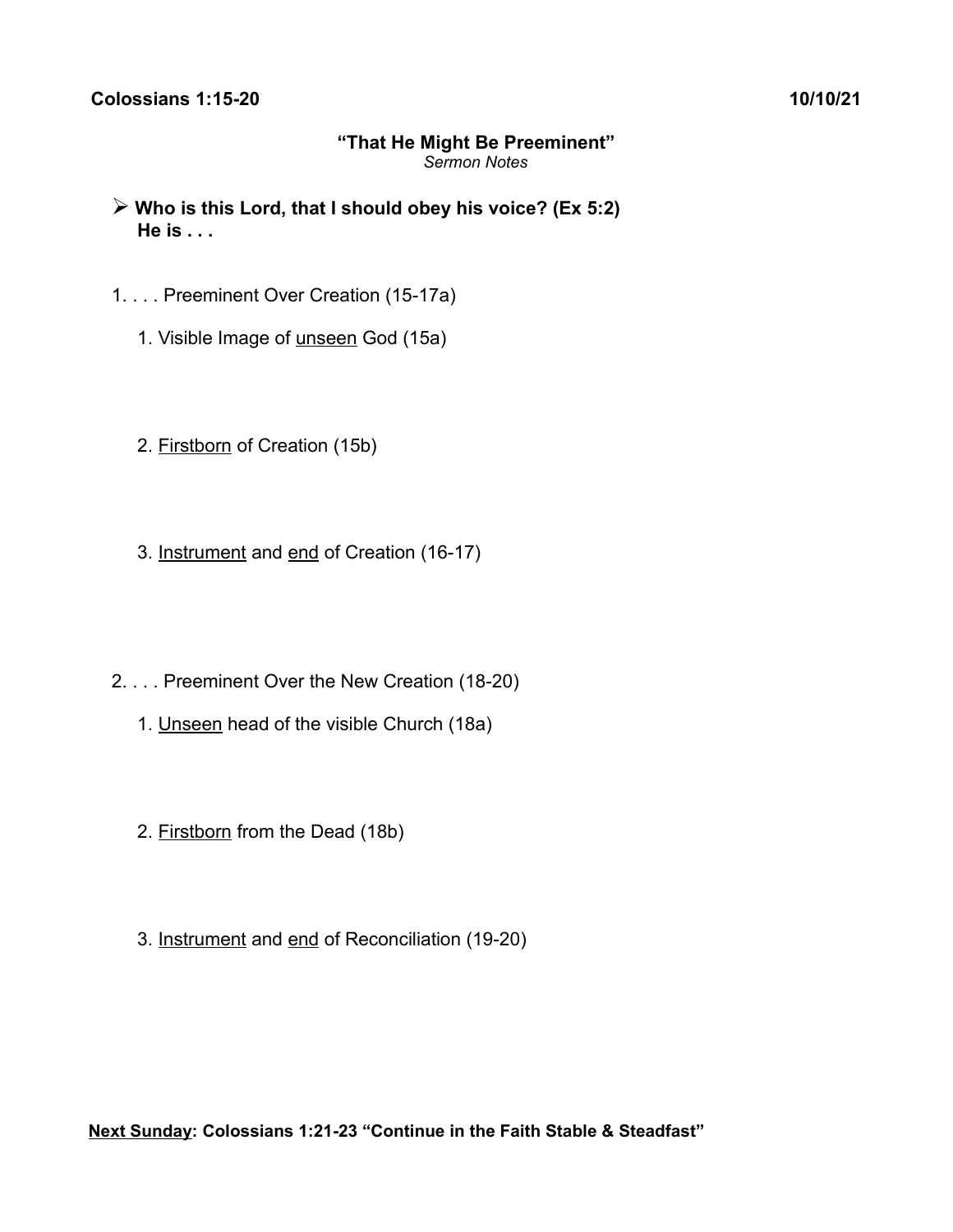# **MEFC Community Group Study Questions**

For the week of October 10th-16th

### **Getting Started**

1. In an interview in McCall's Magazine (Jan 1978), Billy Graham said, "I used to play God but I can't do that any more. I used to believe that pagans in far-off countries were lost and were going to hell—if they did not have the Gospel of Jesus Christ preached to them. I no longer believe that . . . I believe that there are other ways of recognizing the existence of God—through nature, for instance—and plenty of other opportunities, therefore, of saying 'yes' to God." Does the object of your faith matter if it is ultimately directed to the creator?

### **Digging Deeper**

- 2. In our recent study of the book of Ecclesiastes, a recurring theme was "all is vanity under the sun." What sort of answer might today's reading have provided for Solomon in his life-long search for meaning in life?
- 3. Since Darwin, existential nihilists have followed the premises that man is the product of evolution, the Earth has no special place among the stars, and that history is not progressive, and concluded that our existence, action, suffering, willing and feeling have no meaning. Contrast each premise and the conclusion with the divine truth revealed in today's passage.

## **Open Your Bible to Colossians 1:15-20.**

- 4. In the preceding passage (Col 1:13-14) we discussed our identity in Christ in that we are delivered, transferred, redeemed and forgiven. How does today's passage follow logically from this passage? What insight does today's passage give us on our identity in Christ?
- 5. In verse 15 we learn that Christ is the image of the invisible God. In verse 18, we learn that he is the head of his body, the church. What is the role of the image of God in the created world? What is the role of the church in the redeemed world? Are these two concepts connected, and if so, how?
- 6. In verse 15 we learn that Christ is the firstborn of creation. In verse 18, we learn that he is firstborn from the dead. Does this refer to first in time, first in preeminence, or both? Is he the same sort of firstborn in each? Does either term refer to his birth in Bethlehem?
- 7. In verse 16 we learn that all things were created by him, through him, and for him. In verse 20 all things are reconciled to God through him. How inclusive is the term, "all things"? Does this include demons, Satan, and the unrepentant? If so, what sort of reconciliation is indicated?
- 8. Given the preeminence of Christ proclaimed in these verses, how worried should we be